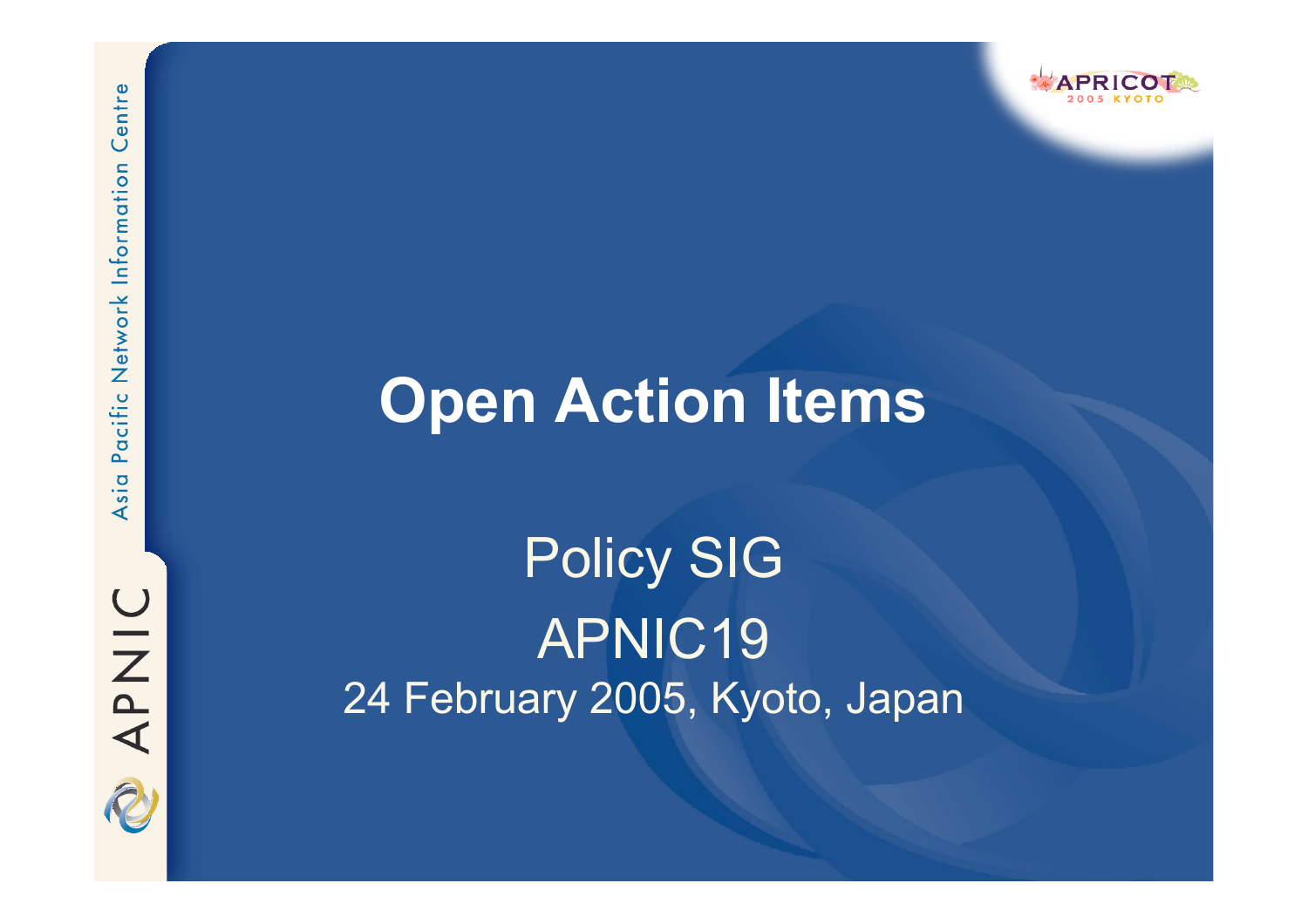APNIC

### **pol-18-003**



• Pending approval at each remaining stage of the policy proposal process... – APNIC Secretariat to refer proposal prop-005-v004 'IANA-RIR IPv6 allocations' to the ML and to other RIRs, with the advice that the APNIC region has accepted the proposal in principle but remains flexible to the specific details of the main parameters.

• Status: Done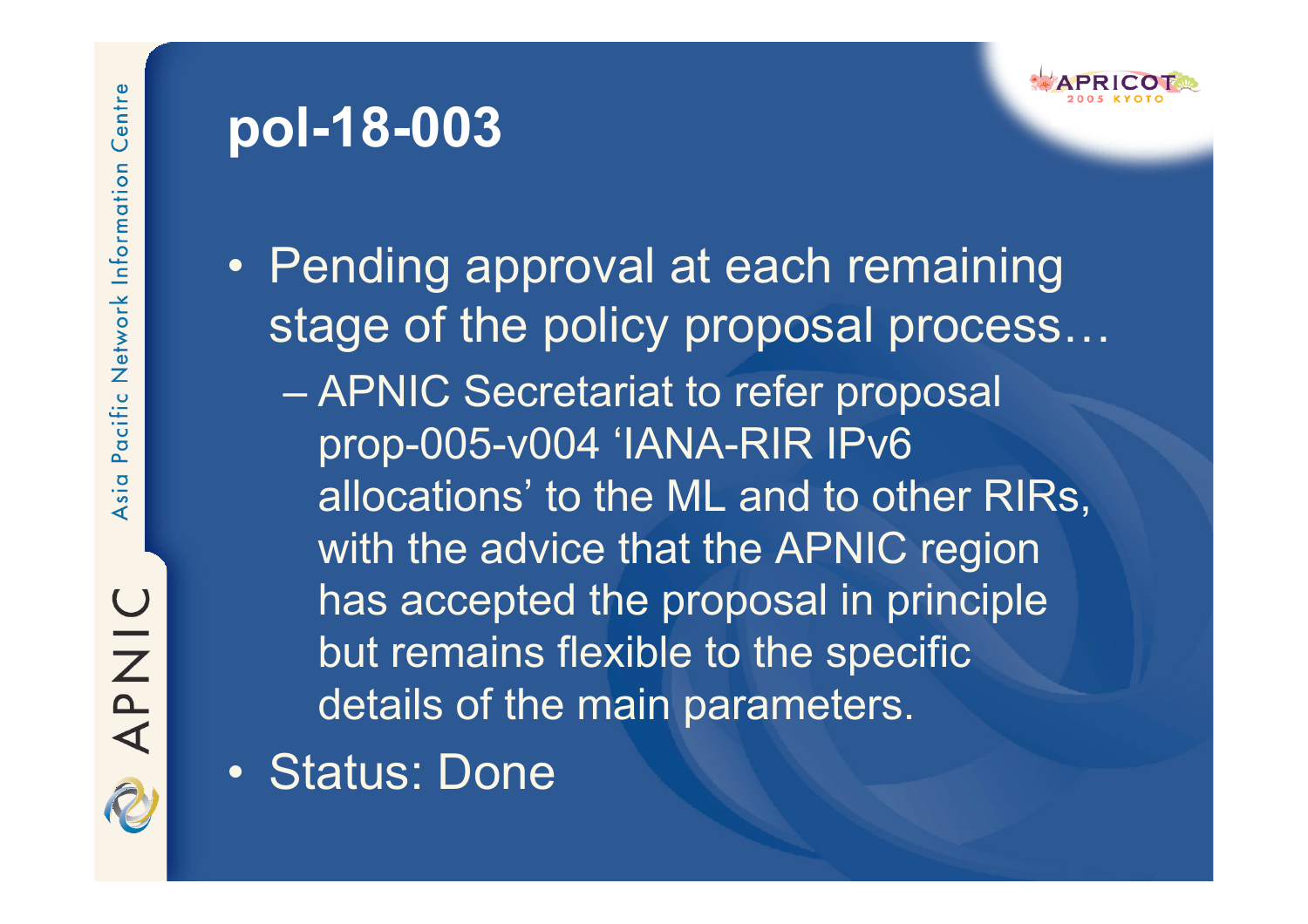APNIC

### **pol-18-002**



• Pending approval at each remaining stage of the policy proposal process… – APNIC Secretariat to implement the proposal to expand IPv6 address space for existing IPv6 address holders, on the basis of a deployment plan or with IPv4 infrastructure, without satisfying the subsequent allocation requirements (prop-021-v001)

• Status: Done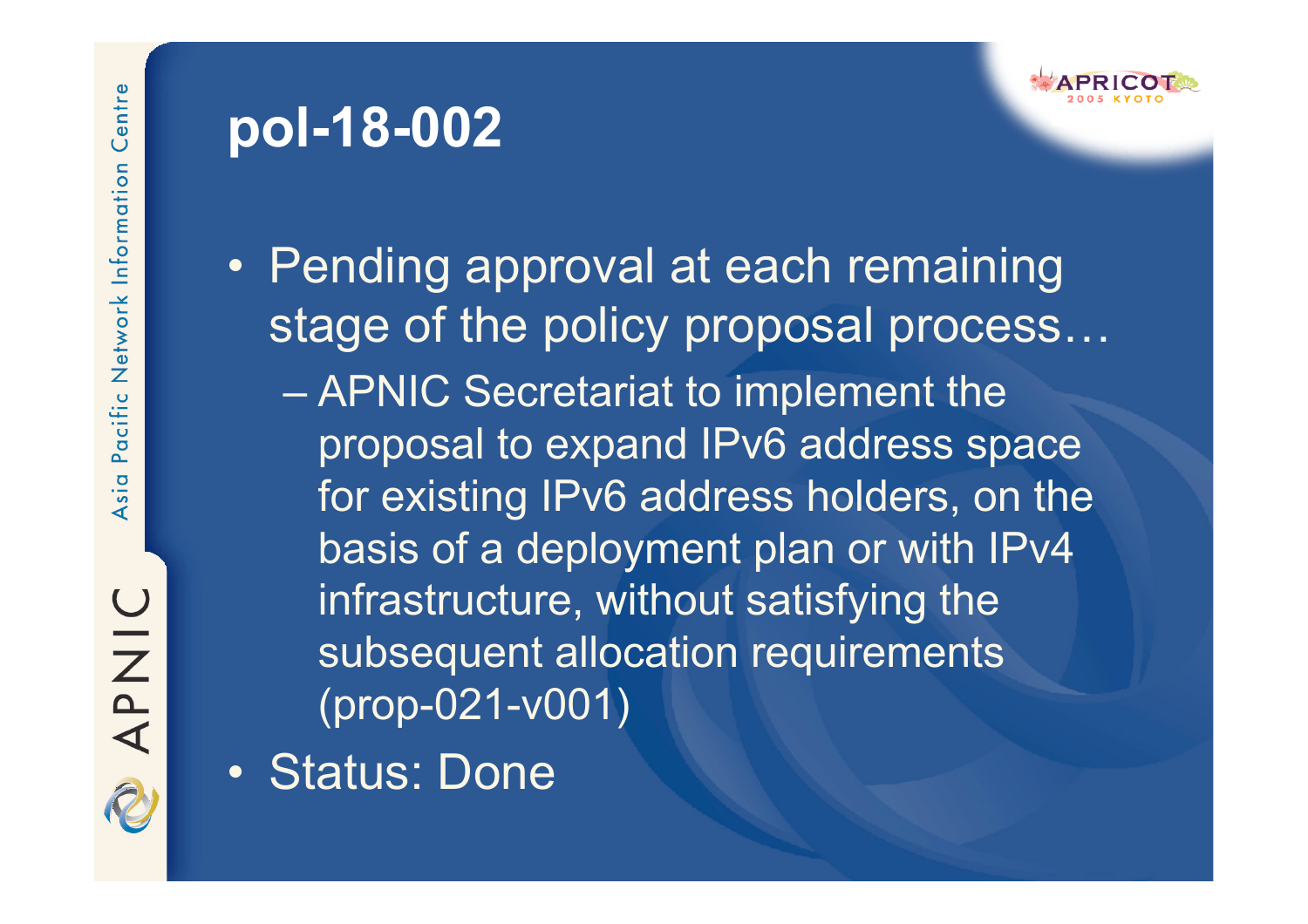**UIZA** 

### **pol-18-001**



• Secretariat, with assistance from NIRs, to conduct a survey of ISPs' resource management practices, to allow better analysis of the issues relating to the proposal to use the HD ratio for IPv4 allocations

• Status – Ongoing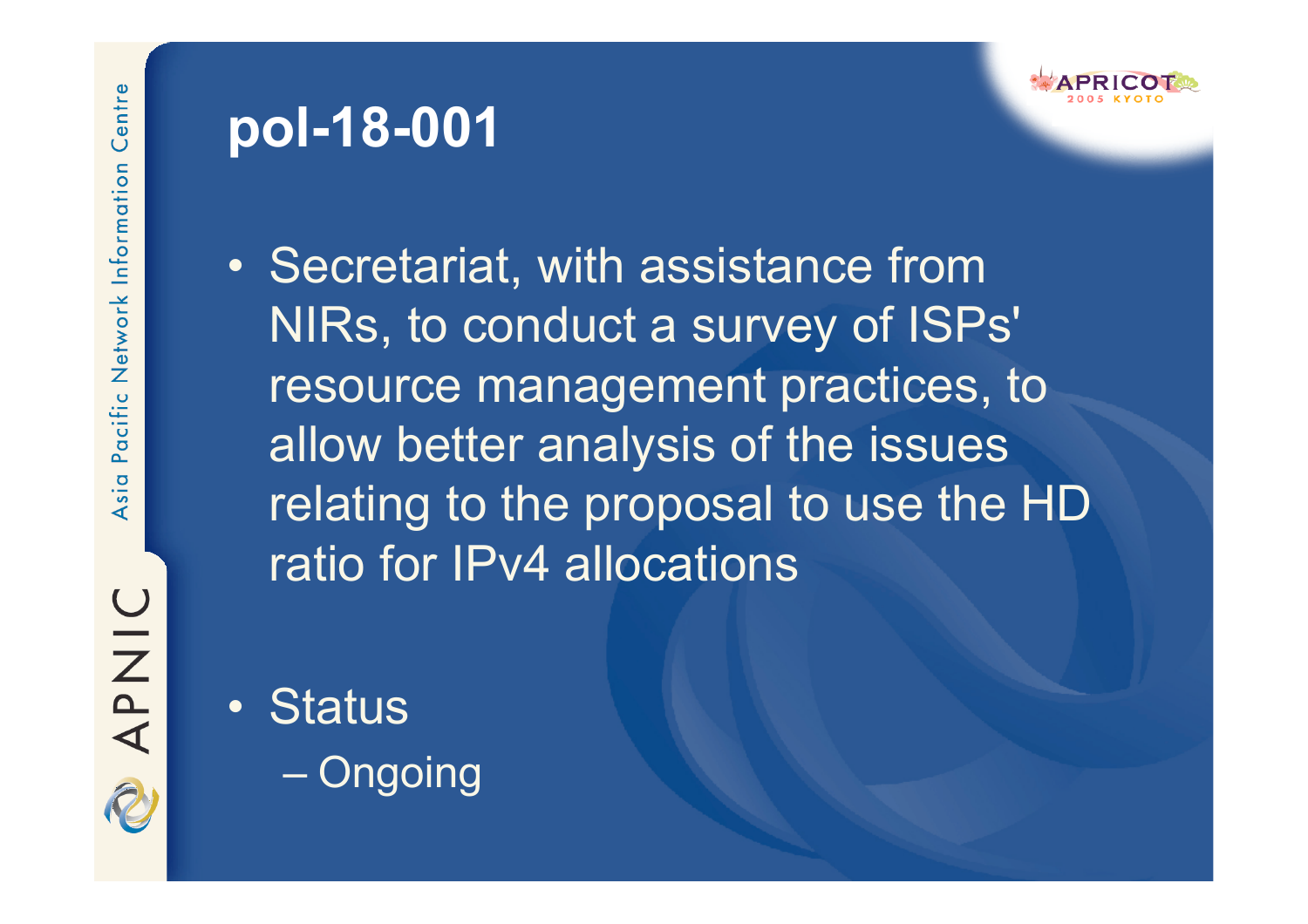#### **pol-17-006**



• Pending approval at each remaining stage of the policy proposal process.. – APNIC Secretariat to implement the proposal to recover unused address space (prop-017-v001)

APNIC

• Status – Done